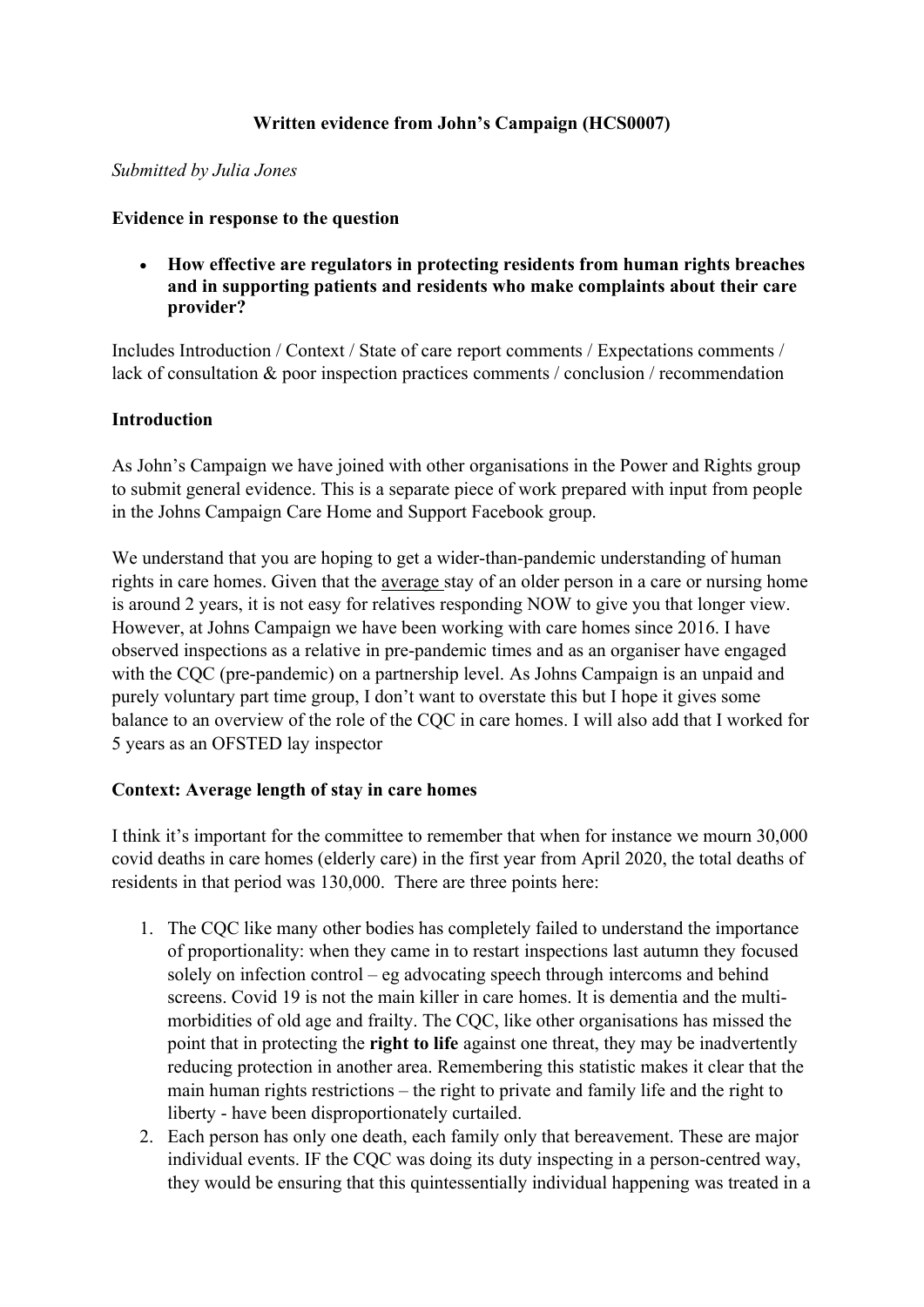way that is consistent with Human Rights. The Right to Life will always be ended by death BUT respect for the individual, their wishes and their well-being can ensure that the principles of human rights are still respected. This should surely be the prime duty of the regulator as a public body. It is not sufficient for them to say that the guidance they are being given by the DHSC or Public Health is weak. They should have clarity in their own ethical standards. This clarity of visions and understanding o purpose has been shown to be compromised.

3. **I would like the JCHR to reflect on the overall death statistics I gave above.** IN May you made a recommendation for an amendment to the Health and Social Care act 2008 which would have enshrined care home residents' right to maintain meaningful relationships with the people who matter to them. It would have forced the CQC to inspect person centredness more proactively. It was admirable that you made this potentially transformative recommendation, but nothing has happened for almost six months. **IN that period of inaction another ?50,000 people may have died having lived the last months of their lives with their wishes and liberties disproportionately curtailed.** While that recommendation continues to lie fallow and you begin this new (and important) enquiry, thousands more people will come to the end of their lives with their human rights violated. Thousands more families will be left in a state of anger and resentment as well as their natural grief. Please ask yourselves whether you have done all you could to ensure that your recommendations were worth the hours of time put into them. Currently they have made no difference to the people for whom they were intended. When the CQC spends hours of tax-payerfunded time bringing out a report such as their annual State of Care report they too should have an obligation to make meaningful change. It is ethically based implementation of individual / person centred care that is needed now. Respecting peoples right and wishes in the last period of their lives.

# **Group discussion of CQC**

## **1. The State of Care Report 2020-2021**

In our group we looked at the CQC State of Care report published 22.10.21 Again and again we saw the structural weakness of an organisation that has come to focus all its attention on the providers rather than the users of services. It is corporate and focused on 'professional' actions rather than looking all the time at the impact on the individual.

In their section on the Fragility of Adult Social care for instance, they say "Care home providers and their representatives have told us about the operational challenges they continue to face as a result of decreased occupancy, reduced admissions, increased costs and difficulty recruiting and retaining staff. There is evidence that the pandemic may have impacted patterns of accessing adult social care. Representative bodies of adult social care providers told us that feelings of uncertainty, anxiety and fear over safety as well as restrictions on visiting, may have led to families choosing not to send relatives into care homes or take up home-care services"

A comment from our group: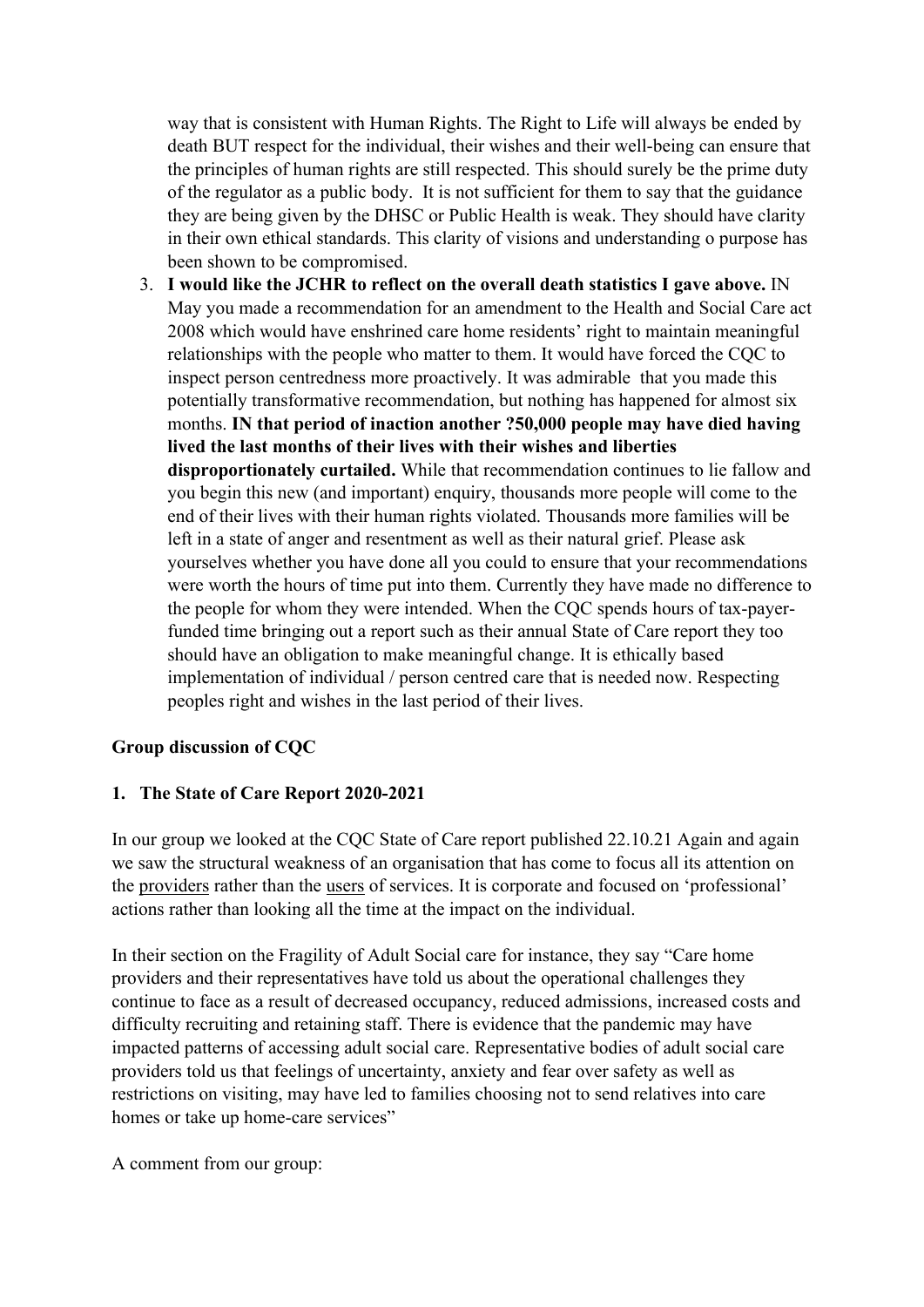(SF) *The care home sector focuses on exhaustion and burn out amongst staff (rightly so) and then a huge section including graphs on bed occupancy and profit margins. One line was devoted to the restriction in visiting rights being a possible cause of people choosing not to have their loved one enter care. CQC were culpable in this tragedy and were conspicuous by their absence when vulnerable people needed their help.*

There were some shocking incidents at the care home where this lady's mother lived. When the CQC was appealed to, they turned a blind ear – instead Amnesty International was involved. Personally I felt ashamed that this was necessary in the English care home system. The regulator should have felt ashamed that there was apparently nowhere else for these abuses to be aired. A serious condemnation of the CQC.

# **2. CLOSED CULTURE (State of Care)**

In the State of Care report the CQC show they are aware of the danger of closed cultures. Our group felt that they did not seem to be aware of the extent to which their own actions during the pandemic contributed to this.

CS *I thought the section on closed cultures was interesting. There has been a closed culture in most care homes during this pandemic, due to prevention of visiting from family, in residents rooms! The family are often the advocate for the resident who knows their likes/ dislikes, health concerns, memories etc etc. Just simple things like noticing mum's bedsheets hadn't been changed/ were dirty. Also personal esteem things like not been able to have a haircut for a year/ have your toe nails cut once in a year? Also access to healthcare/ dentist/ optician due to enforced 14 day quarantines (which mum did 5 times) No mention from the CQC of how the elderly have suffered.*

*Also how the mental health of families have suffered not being able to see relatives face to face for over a year.*

It goes on to say in another section how the care homes are suffering financially due to a lack *of clients. Maybe relatives are voting with their feet and exploring other options such as community care rather than the rigid restrictions in a care home??*

JI *I was surprised and very disappointed to see how CQC acted in the Pandemic at a time when they were really needed. Homes have become 'closed cultures' with minimal eyes on from outside. The plans to use Experts by Experience to supplement the CQC's understanding of what is actually happening needs to happen at pace. Most inspections are focused - reactive and the gaps between visits whilst 'plans to improve' are implemented are too long. I feel they have lost their independence and as much as working with homes to improve is a good methodology, the voice of the residents and relatives is not being as loud and independently sought as much as it should. Surveys, plans, processes - they all take so long and get bound up in process. There is enough evidence that the CQC need to up their game - make full use of their inspectors and employ and train others whilst expanding the use of Experts by Experience.*

PS *the phrase, 'closed culture' is so true. Prior to the pandemic, the 'open door' policy was THE reason many of us considered a care home might be suitable for the safety and well being of our loved ones. The scandalous overreach of human rights during the pandemic has been despicable.*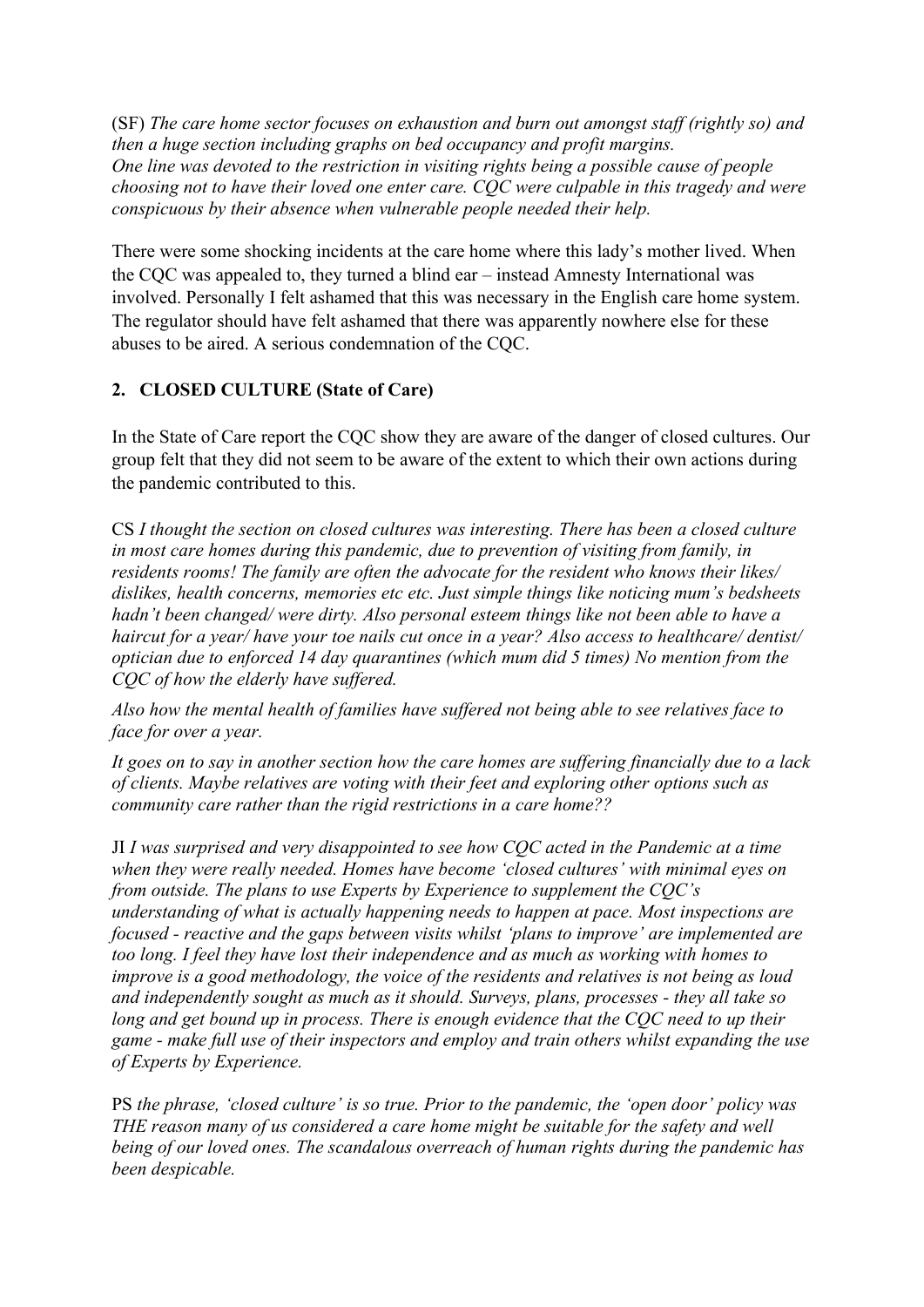JI *I do believe that at the very beginning when everyone was learning on the hoof and the elderly in care homes were not the Govt priority (quite the reverse, whatever the rhetoric) closures were the knee jerk reaction. The maintaining of the closures to relatives has been and for many still is, unforgivable. Care Homes are private businesses and ultimately, most, have policies defined by their business masters. Society has to work towards a major change in the delivery of Social Care*

# **3. EXPECTATIONS – a mismatch?**

The CQC's decisions to suspend inspections last year will not easily be forgiven. I had a meeting with an inspector group in March 2020 when I was assured that even if they didn't go in, they would be in constant touch with homes offering support and advice and – above all – ensuring person-centeredness. "Fundamental Standard 9 will not be forgotten'. But it was. Even when inspections restarted, they were only focussed on infection control. This matters as, in the Human Rights Context Fundamental Standard 9 IS individual human rights. We have to ask whether forgetting this in the pandemic shows their lack of understanding of their role – at least the role that the public wants and expects.

Many of our group have received letters from the CQC saying 'We do not investigate individual cases' – this astounds people in a sector where there is NO obvious way to make complaints and have grievances investigated (unlike the NHS where there is a system) The CQC usually advise people to take up their problems with the care home provider. They appear not to understand that by the time people come to them, they will have exhausted every easy option. Families also know that a complaint against the care home provider (emotionally difficult anyway) also carries a high risk of the eviction of the resident.

We know that your committee is aware of the lack of 'tenancy' rights for very many people who pay their own care home fees The reality of evictions for people who complain has been made clear over the past year. It's not a rumour it's a fact. The CQC's failure to provide a proper channel for dispute investigation and resolution plays a part in this. It's a longstanding 'structural' problem.

Perhaps there is a mismatch between what the CQC think they are doing and what the public expect. Even in good times their inspection procedures are not felt to be properly consultative and now they have seriously lost the trust of families.

Here are some comments:

LJ  $I$  do not think the COC is fit for purpose, my experience of the care facilities are only from *pandemic times so my lack of knowledge caused me so much distress. I witnessed my husband neglect and miss treatment, there was no rights afforded to my husband or myself and trying* to get him moved was a challenge that nearly beat us, my story is one I would not wish on any one. How are the government going to put this right is anyone's guess, but I have no faith *in anything the CQC has to say.*

CSI *have no faith in the CQC either. I spoke to mum's previous homes CQC inspector regarding all my concerns and all she could say was to put a complaint to the home! Which I*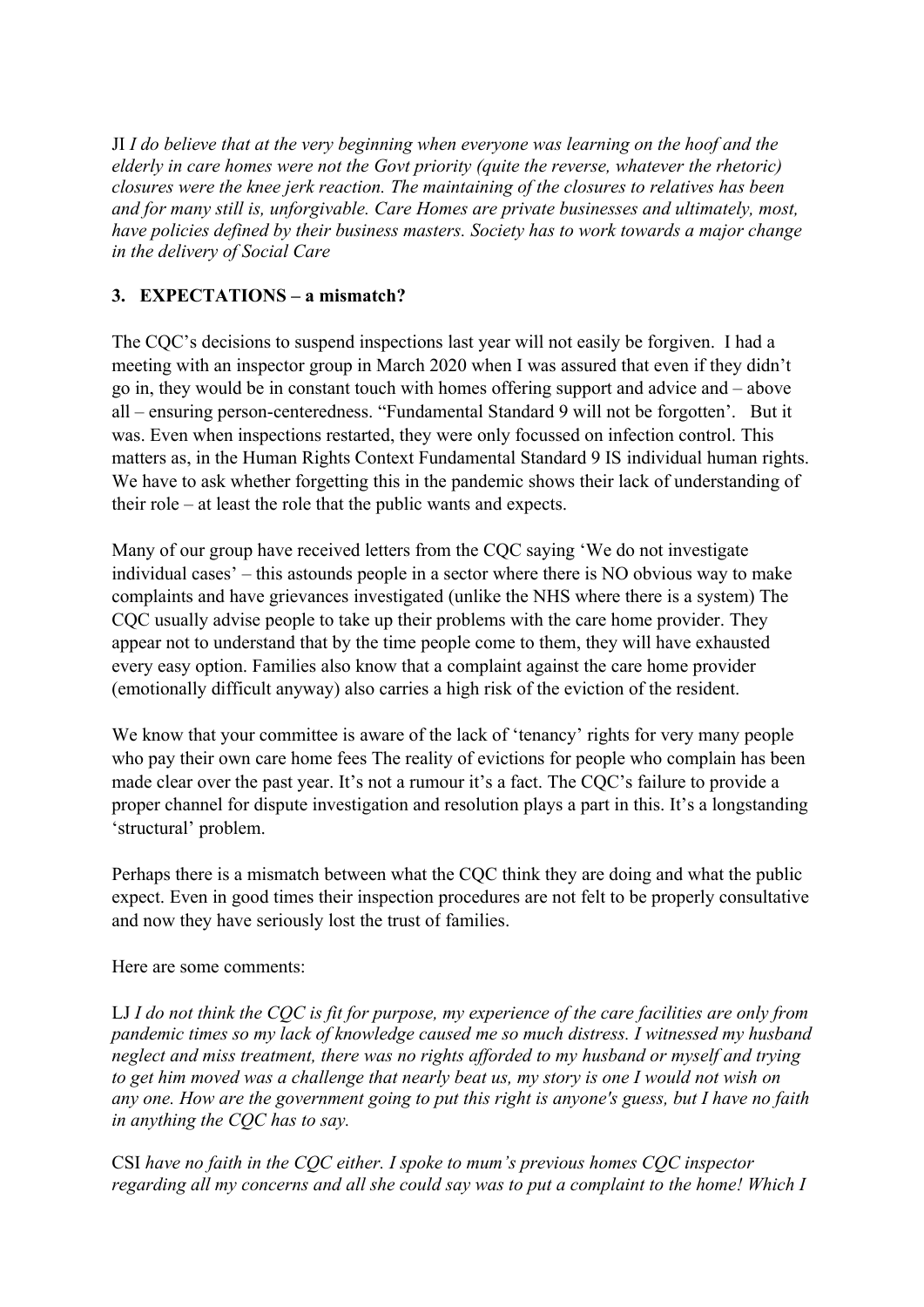did, it went to the second stage. It ended up affecting my mental health so mum and I decided *to move her to a better care home. Best thing I ever did*

LJ *I have evidence of my husband mistreatment and the CQC have come close to saying I am* a liar! the stress has cost me my health and mental health: (there is no redress for us or our *loved ones)*

CS *A social worker tried to see mum without my knowledge (the home didn't tell me, but mum said a man from the council was going to see her!) The social worker was allowed to see mum face to face in her room, but I wasn't allowed in! I insisted on being on FaceTime for the meeting, and although mum has mild dementia, she was able to tell him why she wanted to move care homes! I advise everyone to get POA for health and welfare, as we now have. Questions need to be answered by the CQC and I think we all sincerely hope they will have to in an inquiry… I won't hold my breath though.*

# **4. Lack of consultation with relatives / poor inspection practices**

There is a strong anger among families that their rights and responsibilities such as POA have been ignored and very often the regulator, who they had expected to take this seriously, has not done so. People who have responded to the CQC invitation 'Tell us about your care' have often felt let down

ED *The company where my husband last lived had 7 homes in the London area and most were Requires Improvement before the pandemic. Now - miraculously - following ONLINE (?!) inspections, they are all rated Good. Sorry to be blunt but I think it's all BS …*

DD *As a general point, having had many dealings with CQC about a failing care home, I think that they often give the home the benefit of the doubt. They will take their word when they say they will improve and rely on the documentation provided by the home to prove their point. Documentation is often incomplete or inaccurate. In terms of the value or weighting of information, the value given to information from relatives and residents is given a lower value than that gathered from the home.*

*I think my main point is that not enough weight is given to the views/opinions/observations* from relatives. It takes a lot for people to speak out and raise concerns. If families get to the *point where they raise a concern with CQC they are usually very worried and concerned and feel that they have tried everything else and nothing has worked. That has certainly been true in my case when trying to sort out my mum's care, I would try informal chats with carers, informal chats with the manager, formal discussions or emails to the manager, discussions with social workers (this has included raising safeguardings, asking for best interests meetings or care reviews) and when all that failed I would contact CQC. Yet often the concerns expressed by family members are trivialised or diminished.* (She then gives a specific example involving an eviction notice)

*In desperation I contacted CQC to express my concerns about how the notice had been served. One of the assistant inspectors rang me after she received my online form. I explained to her what had happened, how anxious and upset I was and how badly I felt the care home had behaved and continued to behave. I should point out at this point that the care home had been rated as Inadequate by CQC in March 2020 and was in special measures. Her response to me was "well they are very busy and they can't always get things right". She said they* would hold the details on the record. I was left feeling that COC did not care what the care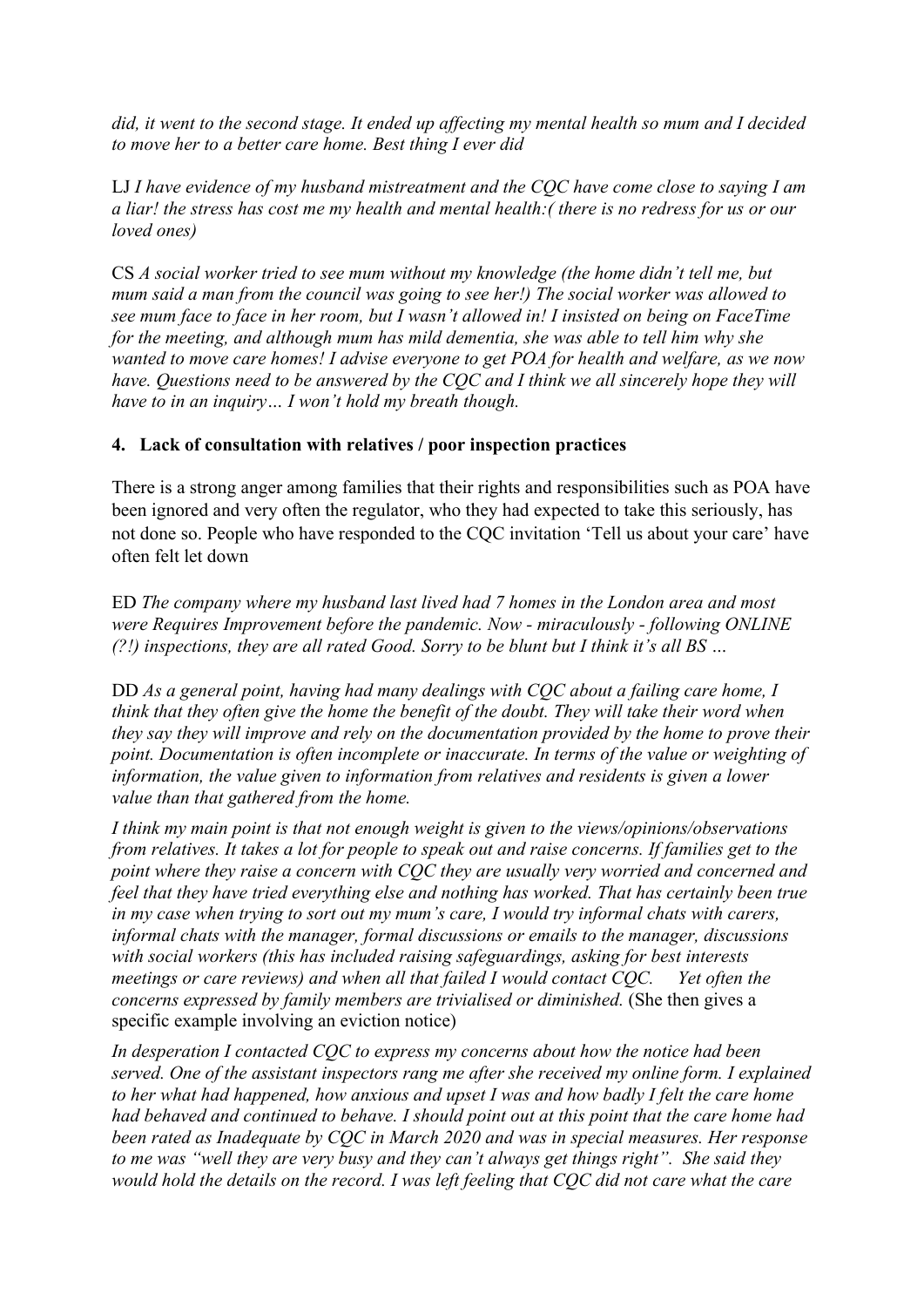*home had done or how unprofessionally and callously they had acted. I totally lost faith in CQC at that point to be an effective regulator and to protect the most vulnerable people in our society.*

SP *yes - so much of what CQC do is about checking documentation, but you can have all the 'i's dotted and the 't's crossed in the paperwork but still be missing the point*

GJ I as many have put on here their failings. Big one for me is that they will not support the ECG role and not listening to the many that have it and how different it can be in so many *homes. No Consistency has led to heart break .*

JR *absolutely. Lack of consistency, even day to day within the same care home it can vary. Having to challenge refusals in visiting requests is stressful, at a time when family members are already suffering because of the health of their loved one. It really is rubbing salt into exposed wounds and harming both parties. It's such a cruel situation that no-one ever imagined would happen. One of the many during the pandemic that's been poorly handled with incalculable harm done.*

GJ *The CQC give a "Tick" to show the "Care Homes supporting Visiting ", but they don't explain just what "Type" of "Visits" a given "Home" is actually offering, are they satisfied the "Homes" are offering Skype calls? Window visits? because as we know these homes are saying they're "Complying with guidelines " when in reality they are not supporting proper visits or allowing every Resident an Essential Family Carer. Added to the CQC "Homes Inspection" the real picture of "Care", and some of the real picture of "Safeguarding" issues would be best represented by sending every Residents family a questionnaire about the Care Home rather than just relying on the "Homes Self Assessment online"*

GS *The CQC is not fit for purpose. I have recently moved my man from a good care home to a needs improvement care home. He has been there 4 weeks. He is calmer & not on any other meds than at the prev care home. They have cut his hair, not a brilliant cut but they are slowly getting his trust. He still flinches when he's not expecting you to touch him. Not been* in shower yet but they have done wonders in 4 weeks. It is not a fancy place but the care he gets is focused on HIS needs not the staff's needs. Nowhere is going to be perfect but I can live with a bit of shabby. It is clean. He does not have the tormented look he had before. And to top it all I can go into his world  $\&$  be with him for hours at a time. Won't trust COC again. *They need to get out of their offices & do spot checks, no warning only then will they see what's happening behind closed doors.*

AC *Ask the questions to the families. Spot checks are the only way they will see how homes are run. Question staffing levels and the various needs of residents, bearing in mind there are various reasons why residents are there not only dementia.*

JD *Instead of waiting for people to log complaints about visiting they should be out there collecting data and information. They have allowed care homes to develop closed cultures. What is their plan to ensure the damage is reversed?*

NW *Mums home had an unexpected visit from the cqc and went down from good to requires improvement on well led and safe. The cqc were assured of several things including that the care home were following current guidelines for visits. However there were no essential care giver visits. I now have that status along with my sister but it feels wrong that relatives have*